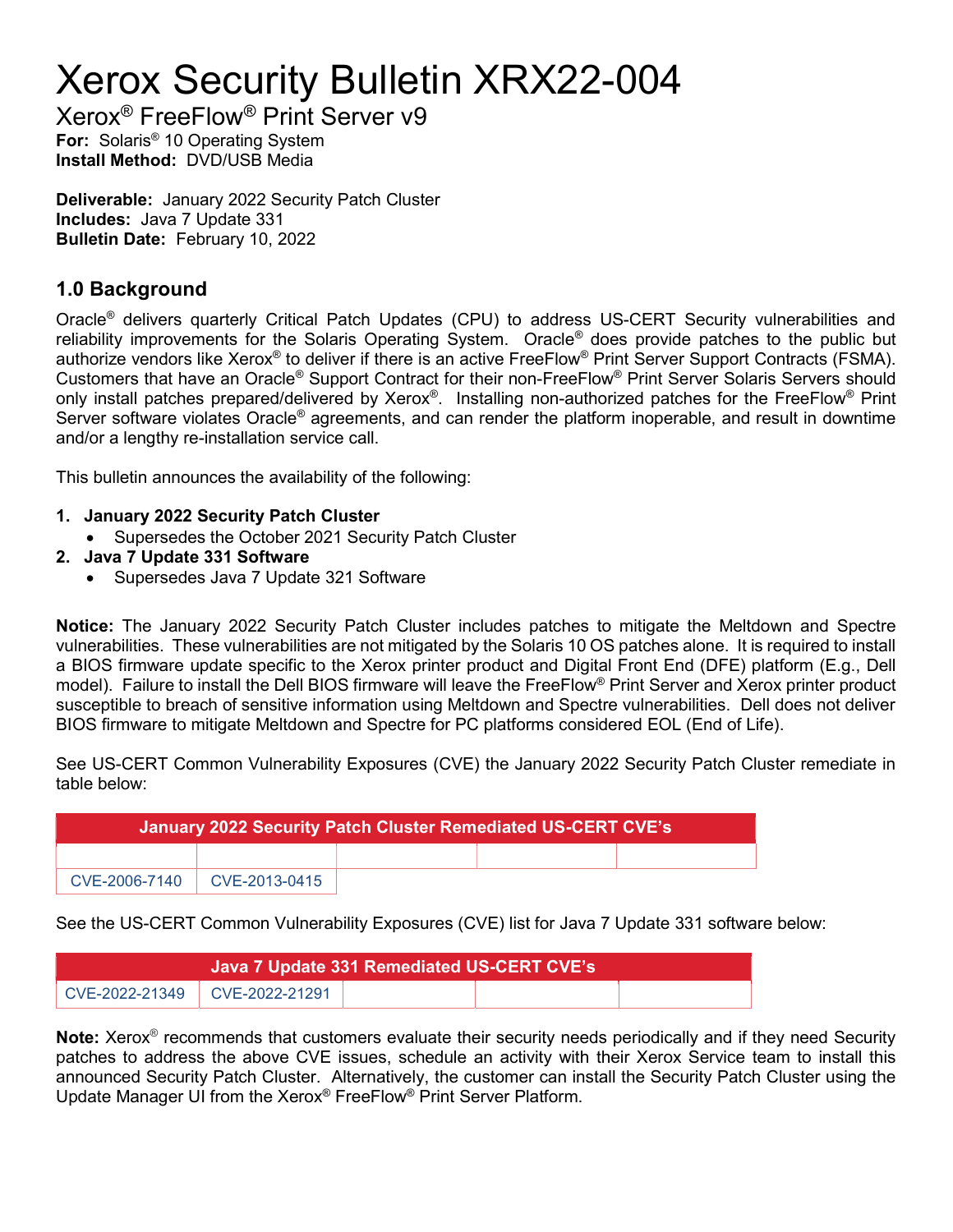## 2.0 Applicability

The customer can schedule a Xerox Service or Analyst representative to deliver and install the Security Patch Cluster using media (DVD/USB). A customer can only perform the install procedures with approval of the Xerox CSE/Analyst. Xerox® offers an electronic delivery for "easy to use" install of a Security Patch Cluster, which is more suited for a customer to manage the quarterly patches on their own.

The FreeFlow® Print Server 93.J0.90 software release has been tested for the Xerox printer products listed on the title page of this document. We have not tested the January 2022 Security Patch Cluster on all earlier FreeFlow® Print Server 9.3 releases, but there should not be any problems on these releases. It is always good practice to create a System Backup before installing the Security patches.

The Xerox Customer Service Engineer (CSE)/Analyst uses a tool (accessible from a secure FTP site) that enables identification of the currently installed FreeFlow® Print Server software release, Security Patch Cluster, and Java Software version. Run this tool after the Security Patch Cluster install to validate a successful install. Example output from this script for the FreeFlow® Print Server v9 software release is as following:

| <b>Solaris OS Version</b>   | 10 Update 11           |  |
|-----------------------------|------------------------|--|
| <b>FFPS Release Version</b> | 9.0 SP-3 (93.J0.90.86) |  |
| <b>FFPS Patch Cluster</b>   | January 2022           |  |
| <b>Java Version</b>         | Java 7 Update 331      |  |
| <b>Spectre Variant #1</b>   | Installed              |  |
| <b>Meltdown Variant #3</b>  | Installed              |  |
| <b>Spectre Variant #2</b>   | Not Installed          |  |

The January 2022 Security Patch Cluster is available for the FreeFlow® Print Server v9 release running on the Xerox® printer products below:

- 1. Xerox® iGen®4
- 2. Xerox<sup>®</sup> iGen<sup>®</sup>4 Diamond Edition<sup>®</sup>
- 3. Xerox® iGen®150 Press
- 4. Xerox® Versant® 80/180/2100 Presses
- 5. Xerox® Color 800/100 Press
- 6. Xerox® Color 800i/1000i Press
- 7. Xerox® Color Press J75/C75 Press
- 8. Xerox® Color Press 560/570 Production Printer
- 9. Xerox® Brenva® HD Production Inkjet Press
- 10. Xerox® Impika® Compact Inkjet Press
- 11. Xerox® CiPress® 325/500 Production Inkjet System
- 12. Xerox® D95/110/125/136 Copier/Printer
- 13. Xerox® Color 8250 Production Press

NOTICE: The January 2022 Security Patch Cluster includes patches to mitigate the Meltdown and Spectre vulnerabilities. These vulnerabilities are not mitigated by the Solaris 10 OS patches alone. It is required to install a BIOS firmware update specific to the Xerox printer product and Digital Front End (DFE) platform (E.g., Dell model). Failure to install the Dell BIOS firmware will leave the FreeFlow® Print Server and Xerox printer product susceptible to Meltdown and Spectre beaches to obtain sensitive information. Dell does not deliver BIOS firmware to mitigate Meltdown and Spectre for PC platforms considered EOL (End of Life).